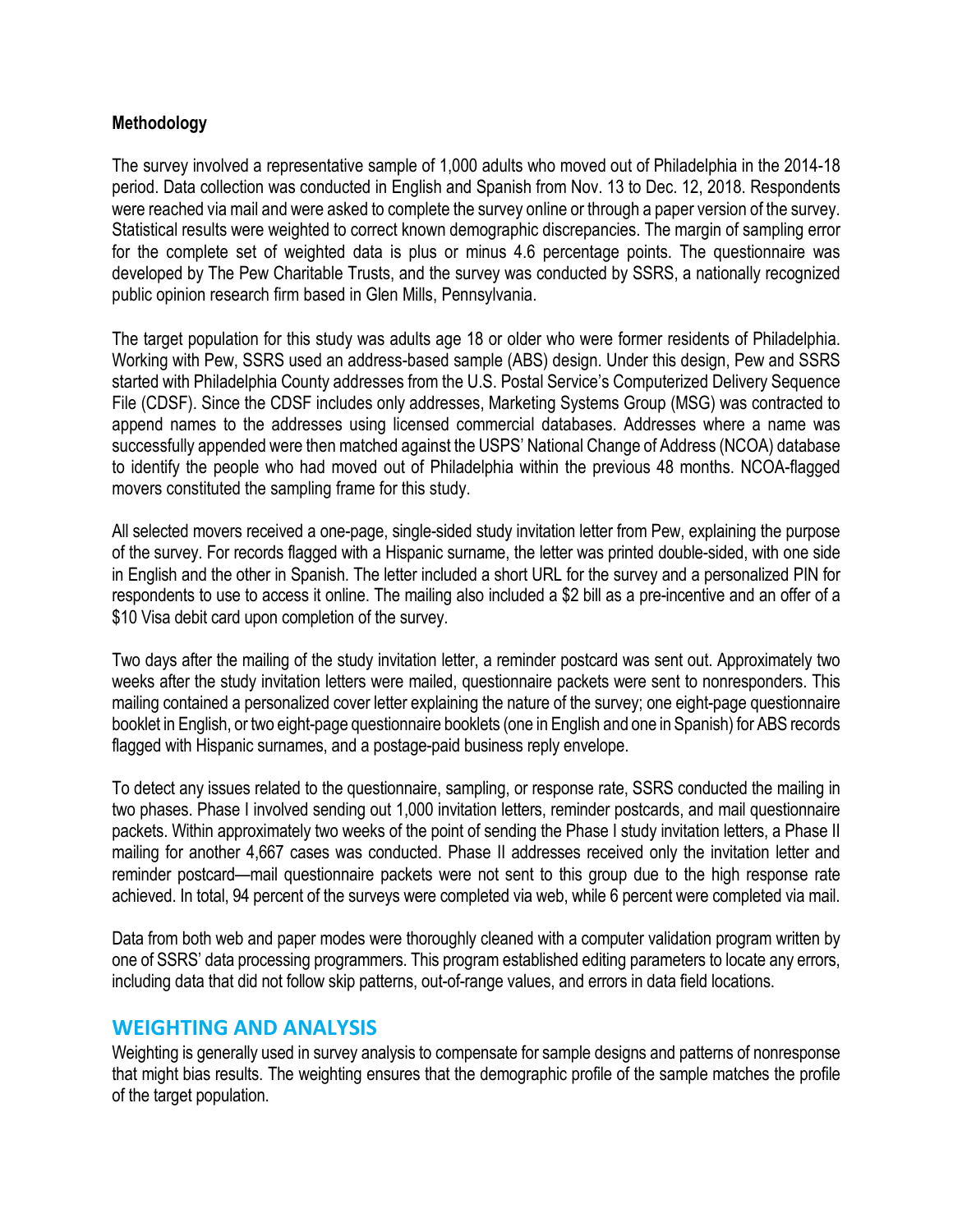The sample was balanced to match former Philadelphia County resident parameters for sex, age, education, race/ethnicity, and census region. The weighting parameters were derived from the American Community Survey (ACS) 20[1](#page-1-0)2-2016 IPUMS file downloaded from the usa.ipums.org website.<sup>1</sup> Former Philadelphia residents were defined as adults who currently live in households outside Philadelphia County but lived in the county one year ago. Table 1 lists the dimensions used in the raking.

| LADIC I. NAKING DINICIDIONS |                          |  |  |  |  |  |
|-----------------------------|--------------------------|--|--|--|--|--|
| <b>Dimension</b>            | <b>Value label</b>       |  |  |  |  |  |
| Sex                         | Male                     |  |  |  |  |  |
|                             | Female                   |  |  |  |  |  |
|                             | 18-24                    |  |  |  |  |  |
|                             | $25 - 29$                |  |  |  |  |  |
|                             | 30-35                    |  |  |  |  |  |
| Age breaks                  | 36-49                    |  |  |  |  |  |
|                             | 50-60                    |  |  |  |  |  |
|                             | 61-64                    |  |  |  |  |  |
|                             | $65+$                    |  |  |  |  |  |
|                             | Less than high school    |  |  |  |  |  |
| Education                   | High school graduate     |  |  |  |  |  |
|                             | Some college             |  |  |  |  |  |
|                             | College graduate or more |  |  |  |  |  |
|                             | White/not Hispanic       |  |  |  |  |  |
| Race/ethnicity              | Black/not Hispanic       |  |  |  |  |  |
|                             | Hispanic                 |  |  |  |  |  |
|                             | Other/not Hispanic       |  |  |  |  |  |
|                             | Northeast                |  |  |  |  |  |
|                             | Midwest                  |  |  |  |  |  |
| Census region               | South                    |  |  |  |  |  |
|                             | West                     |  |  |  |  |  |

|  | <b>Table 1: Raking Dimensions</b> |  |
|--|-----------------------------------|--|

Weighting was accomplished using SPSSINC RAKE, an SPSS extension module that simultaneously balances the distributions of all variables using the GENLOG procedure. Weights were trimmed to prevent individual interviews from having too much influence on the final results. The use of these weights in statistical analysis ensures that the demographic characteristics of the sample closely approximate the demographic characteristics of the target population. Table 2compares weighted and unweighted total sample distributions to population parameters.

 $\overline{a}$ 

<span id="page-1-0"></span><sup>&</sup>lt;sup>1</sup> Steven Ruggles, Sarah Flood, Ronald Goeken, Josiah Grover, Erin Meyer, Jose Pacas, and Matthew Sobek. IPUMS USA: Version 8.0 [dataset]. Minneapolis: University of Minnesota, 2018[. https://doi.org/10.18128/D010.V8.0.](https://doi.org/10.18128/D010.V8.0)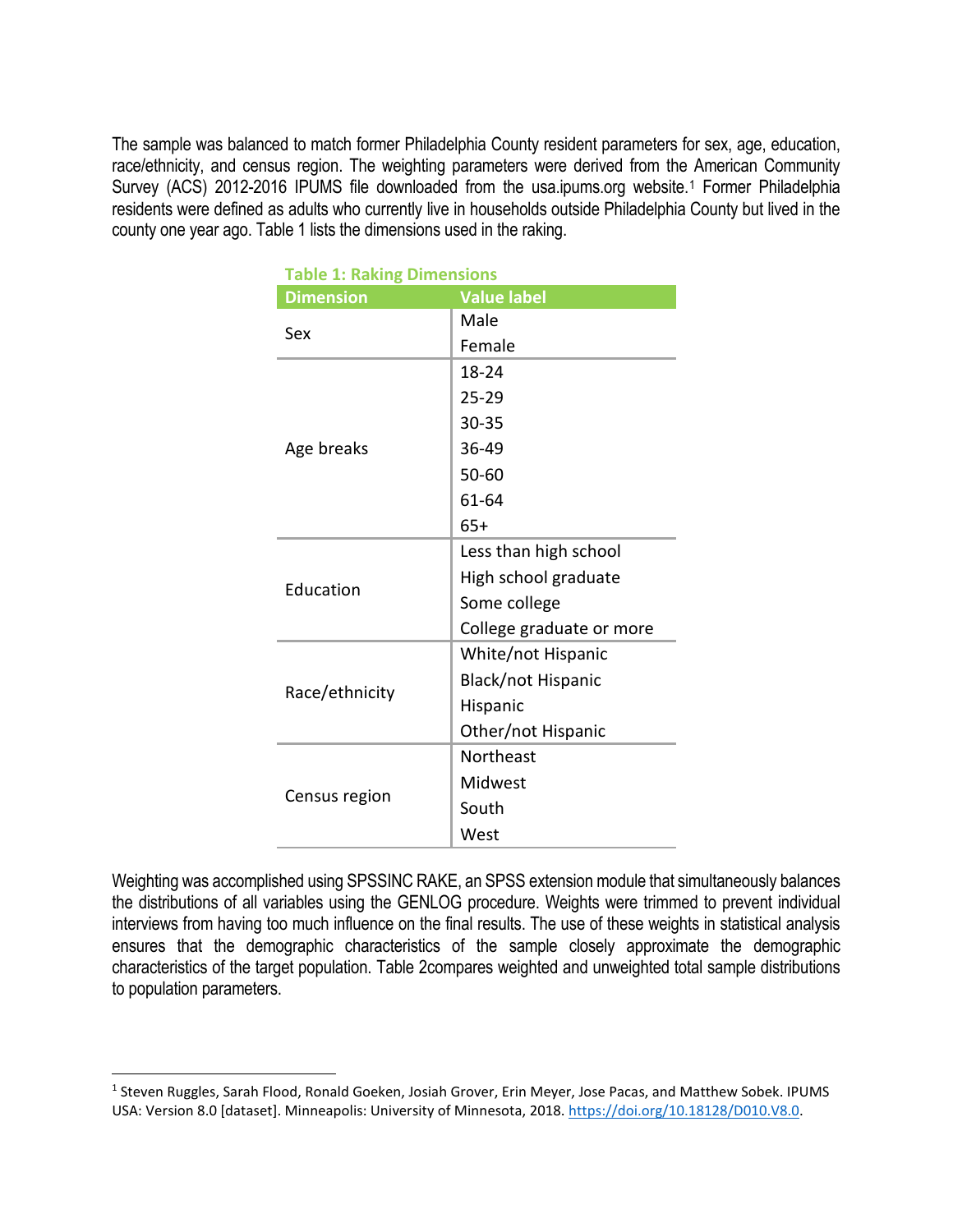| <b>Characteristic</b> | <b>Value label</b>          | <b>Parameter</b> | <b>Unweighted</b> | Weighted |
|-----------------------|-----------------------------|------------------|-------------------|----------|
| Sex                   | Male                        | 48.9%            | 47.3%             | 51.1%    |
|                       | Female                      | 51.1%            | 52.7%             | 48.9%    |
| Age breaks            | $18 - 24$                   | 19.4%            | 2.0%              | 11.4%    |
|                       | $25 - 29$                   | 23.5%            | 13.5%             | 25.9%    |
|                       | $30 - 35$                   | 19.8%            | 23.8%             | 21.4%    |
|                       | 36-49                       | 21.1%            | 28.8%             | 23.3%    |
|                       | $50 - 60$                   | 8.1%             | 11.6%             | 9.0%     |
|                       | 61-64                       | 2.8%             | 5.7%              | 3.1%     |
|                       | $65+$                       | 5.3%             | 14.6%             | 5.9%     |
| Education             | Less than high school       | 5.7%             | 1.5%              | 5.6%     |
|                       | High school graduate        | 16.6%            | 11.4%             | 14.0%    |
|                       | Some college                | 26.1%            | 18.2%             | 25.2%    |
|                       | College graduate or<br>more | 51.6%            | 68.9%             | 55.2%    |
| Race/ethnicity        | White/not Hispanic          | 54.6%            | 65.8%             | 56.8%    |
|                       | Black/not Hispanic          | 21.9%            | 14.7%             | 20.0%    |
|                       | Hispanic                    | 10.7%            | 6.9%              | 10.3%    |
|                       | Other/not Hispanic          | 12.8%            | 12.6%             | 12.9%    |
| Census region         | Northeast                   | 62.6%            | 69.1%             | 62.3%    |
|                       | Midwest                     | 4.4%             | 5.3%              | 4.4%     |
|                       | South                       | 22.5%            | 17.6%             | 22.9%    |
|                       | West                        | 10.5%            | 8.0%              | 10.4%    |

**Table 2: Population Parameters and Weighted and Unweighted Total Sample Distribution**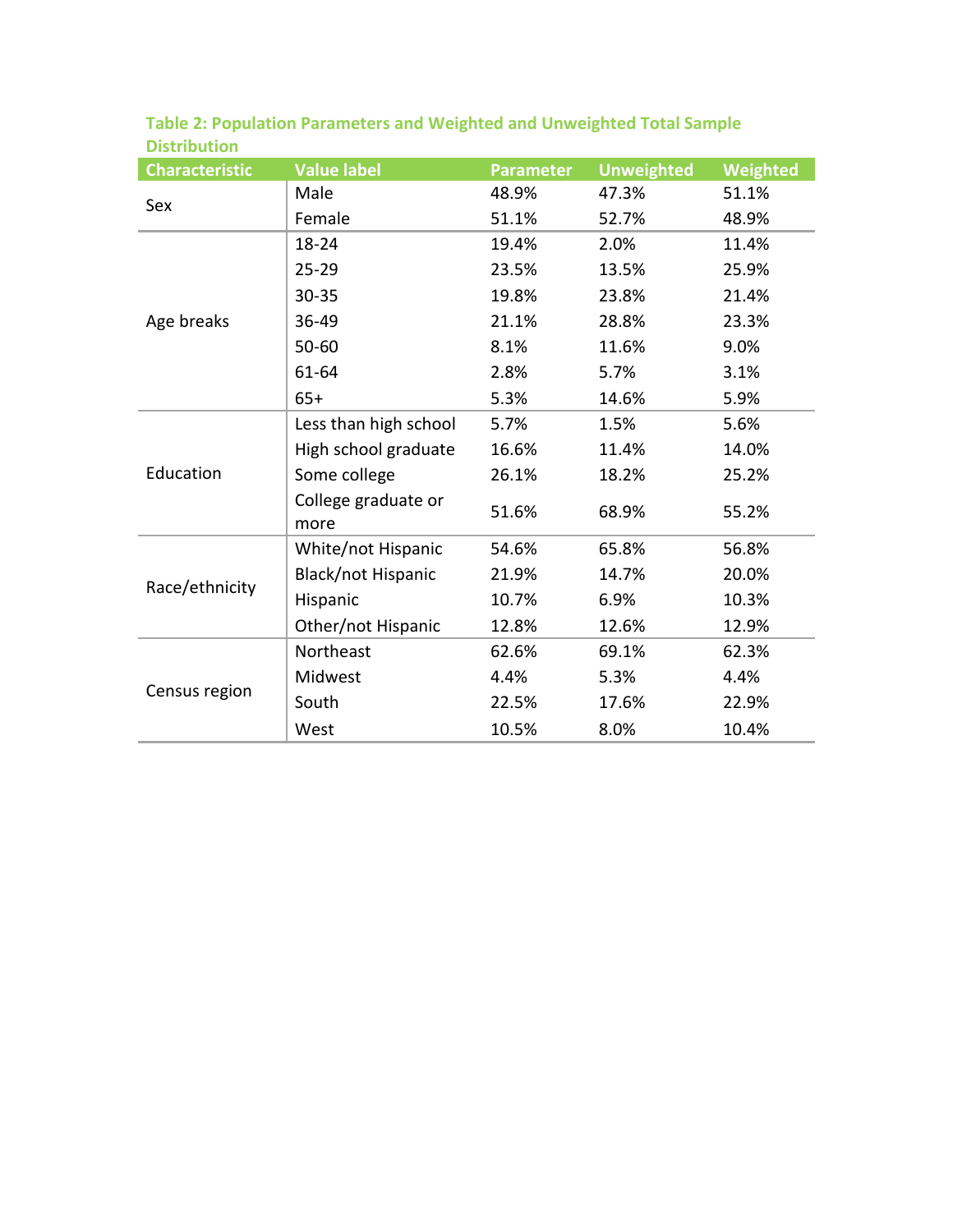### **Effects of Sample Design on Statistical Analysis**

Post-data collection statistical adjustments require analysis procedures that reflect departures from simple random sampling. SSRS calculates the effects of these design features so that an appropriate adjustment can be incorporated into tests of statistical significance when using these data. The socalled "design effect," or *deff,* represents the loss in statistical efficiency that results from a disproportionate sample design and systematic nonresponse. The total sample design effect for this survey is 2.20.

SSRS calculates the composite design effect for a sample of size n, with each case having a weight,  $W$ , as:

$$
deff = \frac{n \sum w^2}{(\sum w)^2}
$$

In a wide range of situations, the adjusted standard error of a statistic should be calculated by multiplying the usual formula by the square root of the design effect  $(\sqrt{deff})$ . Thus, the formula for computing the 95 percent confidence interval around a percentage is:

$$
\hat{p} \pm \left(\sqrt{\text{deff}} \times 1.96 \sqrt{\frac{\hat{p}(1-\hat{p})}{n}}\right)
$$

where  $\hat{p}$  is the sample estimate and n is the unweighted number of sample cases in the group being considered.

The survey's margin of error is the largest 95 percent confidence interval for any estimated proportion based on the total sample—the one around 50 percent. For example, the margin of error for the entire sample is plus or minus 4.6 percentage points. This means that in 95 out of every 100 samples drawn using the same methodology, estimated proportions based on the entire sample will be no more than 4.6 percentage points away from their true values in the population. Margins of error for subgroups will be larger. It is important to remember that sampling fluctuations are only one possible source of error in a survey estimate. Other sources, such as respondent selection bias, questionnaire wording, and reporting inaccuracy, may contribute additional error of greater or lesser magnitude.

### **RESPONSE RATES**

 $\overline{a}$ 

Table 3 reports the response rate, which is computed according to American Association for Public Opinion Research standards.[2](#page-3-0) The response rate for this study was 18.7 percent.

<span id="page-3-0"></span><sup>2</sup> The American Association for Public Opinion Research. 2016. Standard Definitions: Final Dispositions of Case Codes and Outcome Rates for Surveys. 9th edition. AAPOR.